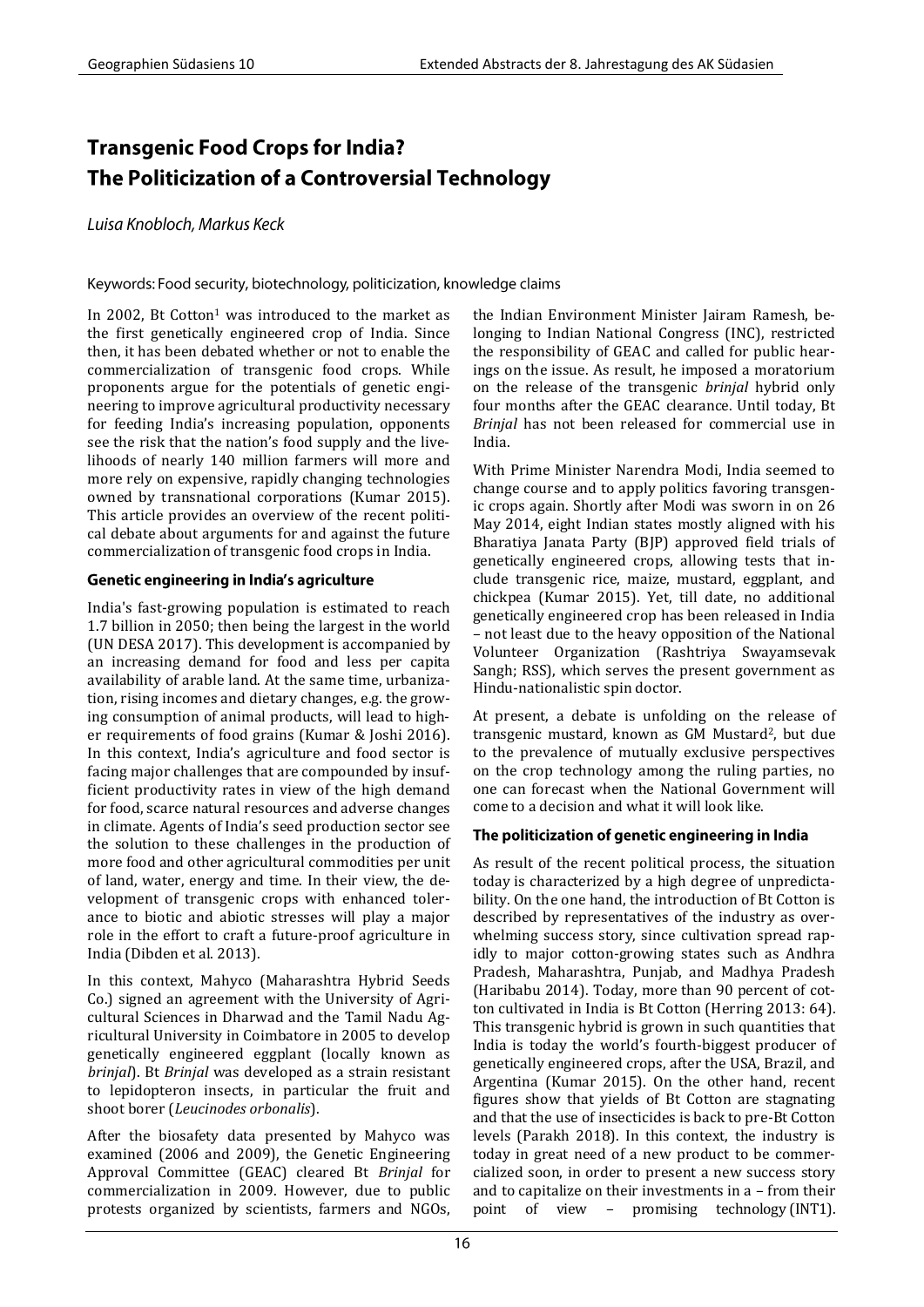

*Figure 1: Bt Cotton in Moinabad, Ranga Reddy District, Telangana (February 2018)*

At the same time, environmental NGOs mobilized masses and influenced public perception, so that today large parts of the population and the ruling party are critical of genetic engineering. In consequence, Jairam Ramesh degraded the relevant institution from being the Genetic Engineering Approval Committee to being the Genetic Engineering Appraisal Committee in 2010. Following this, public hearings were held, preparing the decision on the approval of Bt Brinjal. Thereby, the minister did nothing less than to transform the question of whether to introduce transgenic crops to the Indian market or not from a purely technical to a political issue. While many campaigners read this development as a success story for democratization, others are aware of the risk that comes along with this step: the risk of the entire debate to be pushed into the spheres of ideology, with the (intended or unintended) consequence that facts-based arguments might lose their chance to be heard (INT2).



*Figure 2: Bt Cotton seeds in Moinabad, Ranga Reddy District, Telangana (February 2018)*

## **Mapping the political debate**

Against this background, the research project "Agricultural Biotechnology in India: Politics of Knowledge and Non-Knowledge", funded by the German Research Foundation (DFG), serves to examine the *politicization* of the debate about transgenic food crops in India. In this context, politicization means "the opening of something as political" (Palonen 2003: 181) and addresses the process of creating new argumentative and institutional spaces for actors to pursue their goals and gain new power resources. However, in the current debate on genetic engineering in India, it is not only the political interests of different actors, which are under debate. Ultimately, it is their perceptions, definitions, and evaluations of biotechnology. Eventually, the outcome of environmental politics depends on the knowledge claims of involved actors (scientists, governmental officers, NGO campaigners, private business organizations, local farmers, etc.) about nature, agriculture and technology (Goldman & Turner 2011). These claims are constructed from a mix of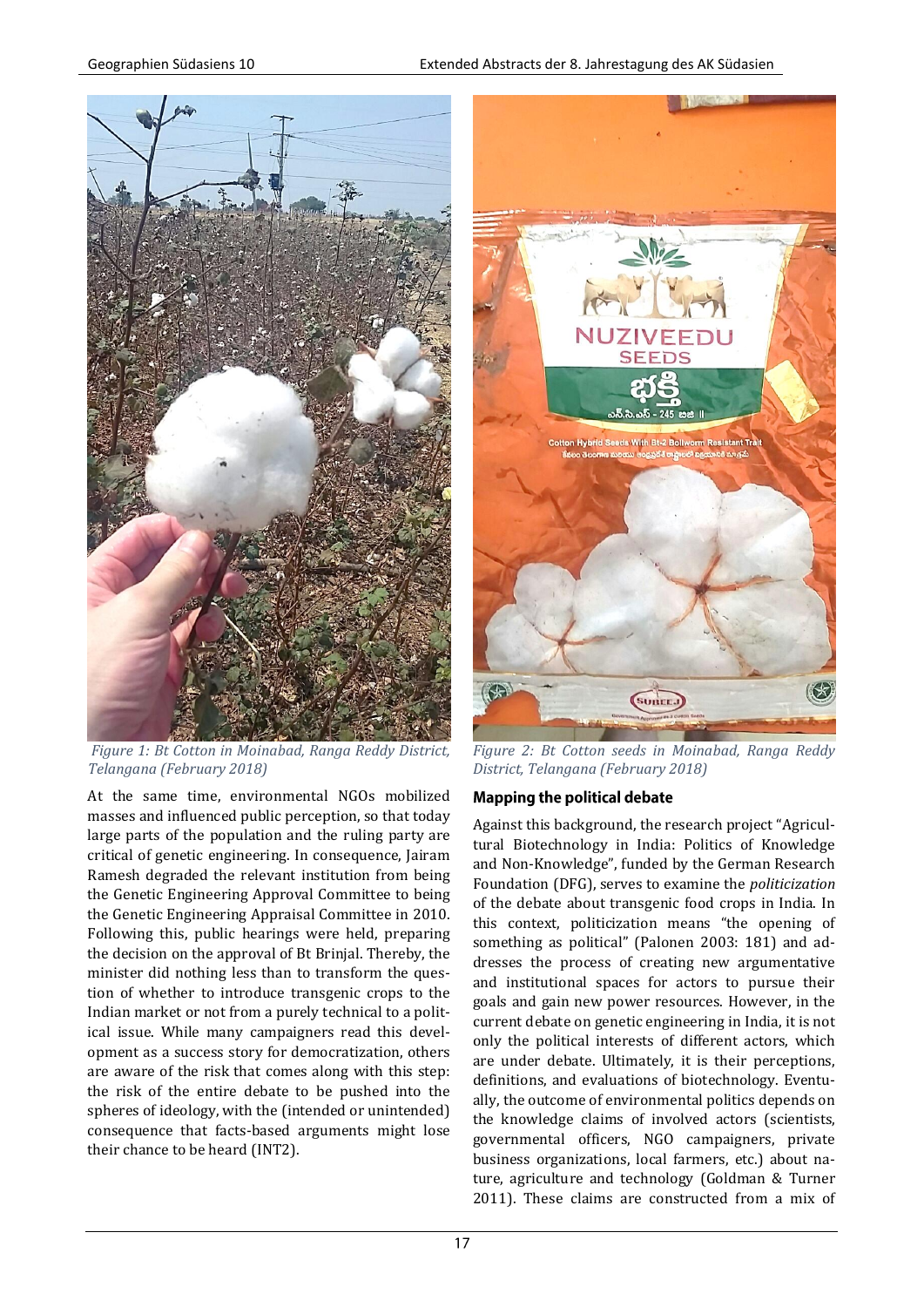scientific findings, accepted standard measurement procedures (e.g. measure of yields aggregated at national level), sets of best-practice management approaches, political and economic prerogatives, and place-specific understandings (e.g. life scientists in the lab vs. farmers on the field), and each of them produces its own results of what is known and desirable and what is not (Böschen et al. 2010).

Based on this understanding of politicization, and as part of the first working package in the research project, the present political landscape in India is mapped in order to disentangle the manifold and dynamic networks that shape the ongoing negotiations in promoting, directing and constraining genetic engineering. For this purpose, stances and arguments of the main political organizations are documented, i.e. of political parties (e.g. Bharatiya Janata Party, Communist Party of India (Marxist), Indian National Congress), farmers' associations (e.g. Federation of Farmers Associations), industrial, business and trade associations (e.g. Association of Biotechnology Led Enterprises), as well as environmental associations (e.g. Navdanya). Until now, 14 expert interviews were conducted with top ranking entrepreneurs (e.g. Dr. K. K. Narayanan, the Managing Director of Metahelix Life Sciences Ltd.), politicians (e.g. Jairam Ramesh, the former Environment Minister) and activists (e.g. Dr. G. V. Ramanjaneyulu, the Executive Director of Centre for Sustainable Agriculture). The interviews are currently transcribed and analyzed. By following the method of *policy analysis* (e.g. Fischer 2003, Lange & Braun 2000, Reinicke 1998), the aim is to look at the political debate around Bt Cotton, Bt *Brinjal* and GM Mustard and to identify the following aspects:

- the changing institutional spaces and political arenas, in which the subsequent debates and decisions have taken place;
- the relevant actors' aims and strategies and their changings over time in the subsequent debates; and
- the arguments and knowledge claims of the different actors and their underlying rationales.

So far, the analysis of the expert interviews revealed two important aspects:

(1) The above mentioned fear of an ideologization of the debate is unfounded. The recent politicization of genetic engineering in the agriculture sector through the policies of Jairam Ramesh has not (yet) led to a loss of fact-based arguments. Just the opposite holds true: there is no activist group, which would bring forward arguments that are not based on scientific findings. As such, it can be concluded that voices to be heard have become more numerous through the process of politicization. Nonetheless, a facts-based discussion is still possible.

(2) Opponents come up with different arguments against biotechnology, which address socio-economic, political, environmental and cultural concerns. While each of these arguments are well founded, they oppose the argumentation of representatives of the agroindustry, who focus mainly on technological aspects. With that in mind, we see the necessity for social scientists to involve themselves more strongly with transgenic crop technologies to see if the products currently available are functioning according to the industry's wishes and if their promises to society are realistic or not. Against this backdrop, in the next step, this project seeks to contribute to the technological debate by examining the use of transgenic crops by smallholder farmers.

#### Outlook

As part of the second work package, qualitative interviews will produce a differentiated overview of farmers' daily practices of purchasing inputs, sowing, weeding, and harvesting, processing, storing, and marketing produce. It will provide empirical evidence to explain decision-making at the farm and community level concerning the purchase of seeds, crop protection, and fertilizers. Along with that, interviews with local sellers and governmental extension service providers will uncover the different channels and means by which biotechnological industries influence farmers in their attitudes and decisions in regard to technology-based innovations. This will produce empirical data on the strategies and routines of entrepreneurs, traders, and extension agents to translate agrobiotechnological knowledge to farmers.

The third and final work package will rest on ethnographic fieldwork on six Indian-based political organizations, i.e. three political parties, one industrial, business, and trade association, one farmers' association, and one environmental association. The method of participatory observation will be used to learn first-hand about the ways in which the organizations produce and circulate knowledge related to the topic of genetic engineering in agriculture. Informative meetings, rallies, and conferences organized by the political actors will be attended and a comparative analysis will provide rich empirical evidence of those disciplinary backgrounds, scientific cultures, and selected findings that the different organizations refer to in their political work.

In sum, the project will investigate the politics of knowledge related to genetic engineering in agriculture in India and disentangle the manifold and dynamic networks of persons, practices and technologies that together constitute and shape the politics. It will examine how (trans-) national corporations and NGOs, as well as resource managers employed by the state, and local farmer groups produce, circulate and apply environmental knowledge Moreover, it will analyze how these different actor groups co-produce and deal with nonknowledge – understood as intended and unintended side effect of producing knowledge about biotechnological products.